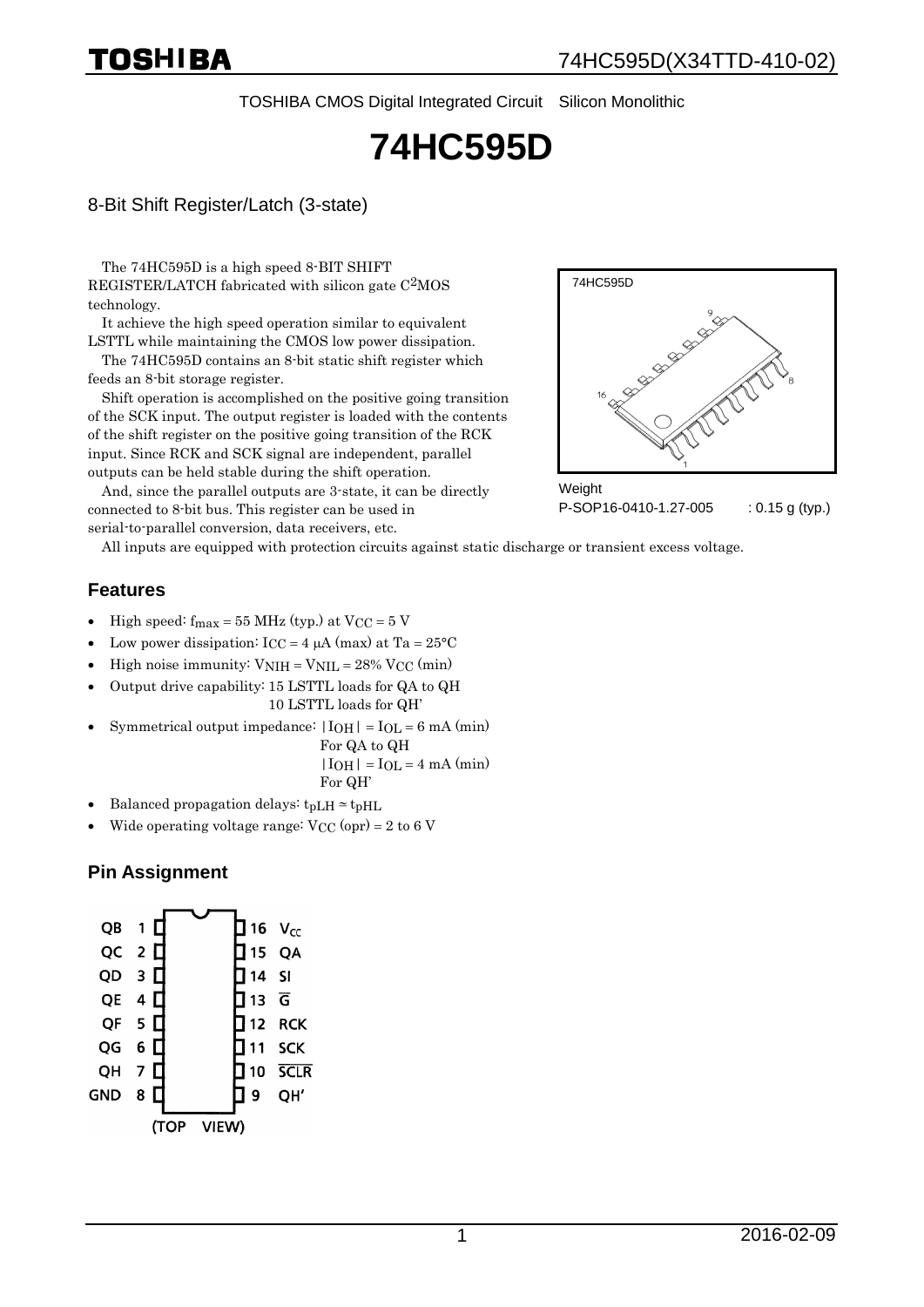## **TOSHIBA**

#### **Marking**

TBD

#### **IEC Logic Symbol**



#### **Truth Table**

| Inputs |            |             |            |                |                                                                                                  |
|--------|------------|-------------|------------|----------------|--------------------------------------------------------------------------------------------------|
| SI     | <b>SCK</b> | <b>SCLR</b> | <b>RCK</b> | $\overline{G}$ | Function                                                                                         |
| X      | X          | X           | X          | н              | QA thru QH outputs disable                                                                       |
| X      | X          | X           | X          | L              | QA thru QH outputs enable                                                                        |
| X      | X          | L           | X          | X              | Shift register is cleared.                                                                       |
| L      |            | H           | X          | X              | First stage of S.R. becomes "L". Other stages store the data of previous stage,<br>respectively. |
| H      |            | H           | X          | X              | First stage of S.R. becomes "H". Other stages store the data of previous<br>stage, respectively. |
| X      |            | H           | X          | X              | State of S.R. is not changed.                                                                    |
| X      | X          | X           |            | X              | S.R. data is stored into storage register.                                                       |
| X      | X          | X           |            | X              | Storage register stage is not changed.                                                           |

X: Don't care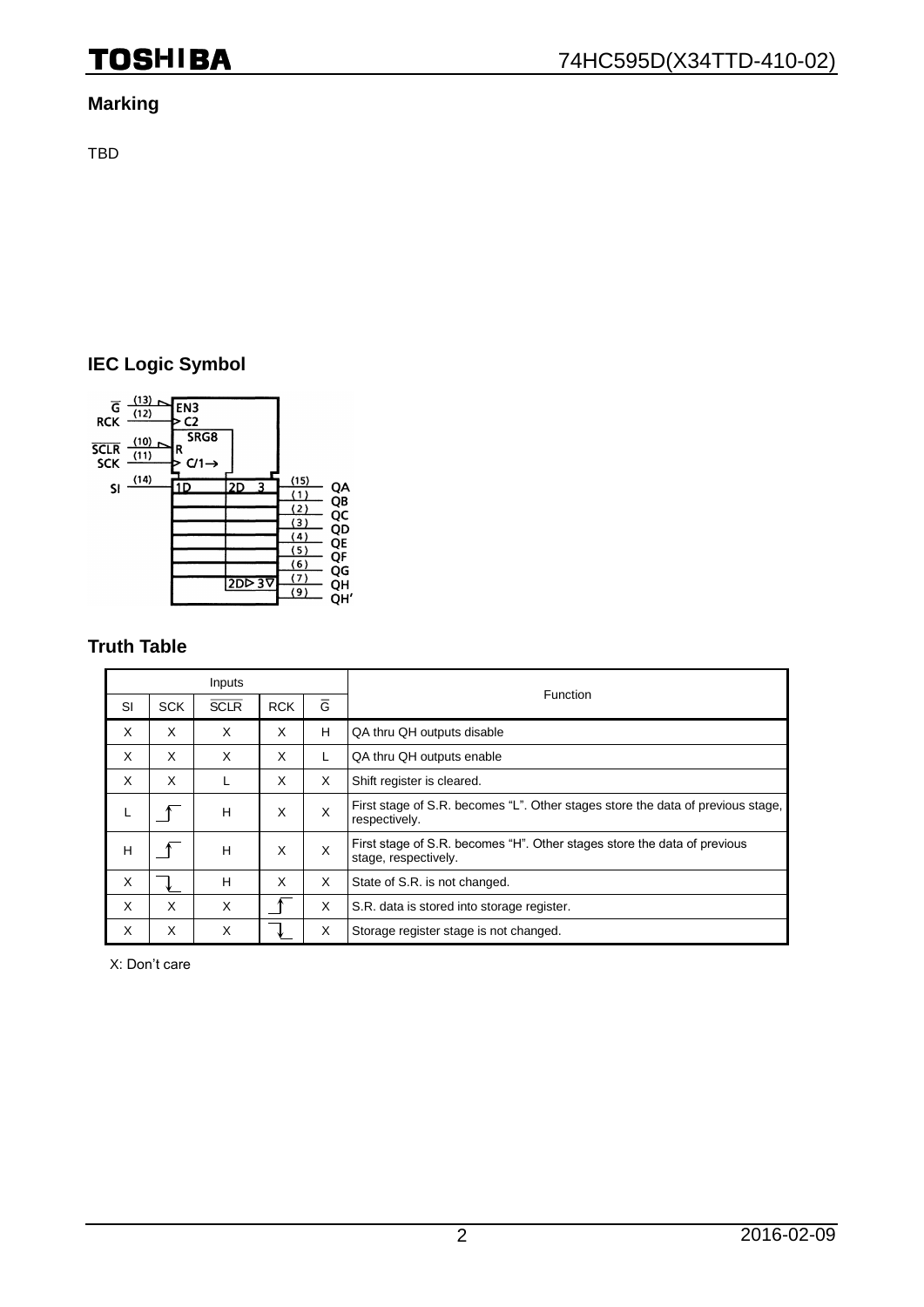### **TOSHIBA**

### **Timing Chart**

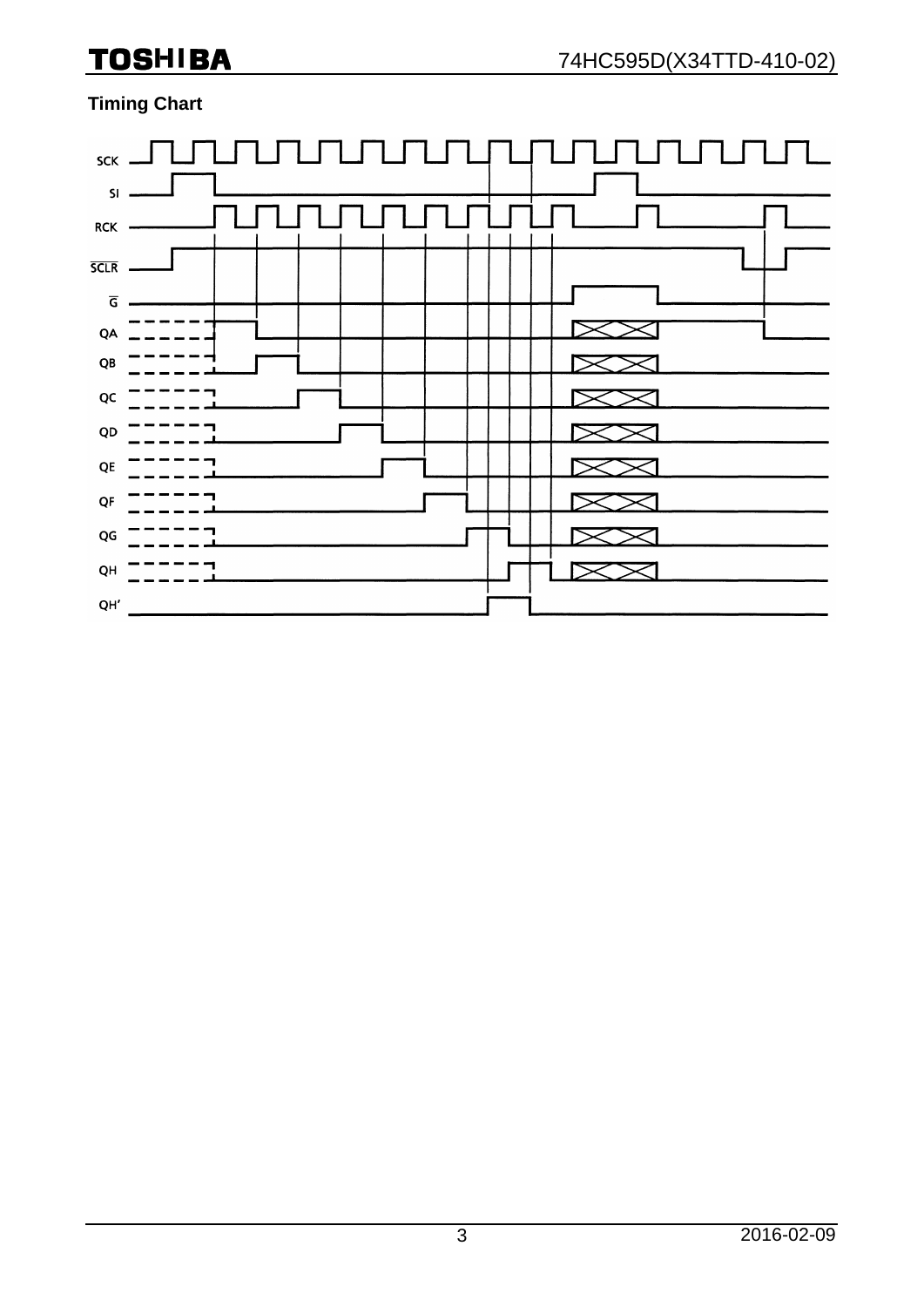## TOSHIBA

# **System Diagram**<br>
<u>SCLR</u> 10<sub></sub>



#### **Absolute Maximum Ratings (Note 1)**

| Characteristics                    | Symbol                | Rating                   | Unit   |
|------------------------------------|-----------------------|--------------------------|--------|
| Supply voltage range               | <b>V<sub>CC</sub></b> | $-0.5$ to $7$            | $\vee$ |
| DC input voltage                   | V <sub>IN</sub>       | $-0.5$ to $V_{CC}$ + 0.5 | V      |
| DC output voltage                  | VOUT                  | $-0.5$ to $V_{CC}$ + 0.5 | V      |
| Input diode current                | lικ                   | ±20                      | mA     |
| Output diode current               | lok                   | ±20                      | mA     |
| DC output current (QH')            |                       | ±25                      | mA     |
| (QA to QH)                         | <b>IOUT</b>           | ±35                      |        |
| DC V <sub>CC</sub> /ground current | Icc                   | ±75                      | mA     |
| Power dissipation                  | $P_D$                 | 180                      | mW     |
| Storage temperature                | $T_{\text{stg}}$      | $-65$ to 150             | °C     |

Note 1: Exceeding any of the absolute maximum ratings, even briefly, lead to deterioration in IC performance or even destruction.

Using continuously under heavy loads (e.g. the application of high temperature/current/voltage and the significant change in temperature, etc.) may cause this product to decrease in the reliability significantly even if the operating conditions (i.e. operating temperature/current/voltage, etc.) are within the absolute maximum ratings and the operating ranges.

Please design the appropriate reliability upon reviewing the Toshiba Semiconductor Reliability Handbook ("Handling Precautions"/"Derating Concept and Methods") and individual reliability data (i.e. reliability test report and estimated failure rate, etc).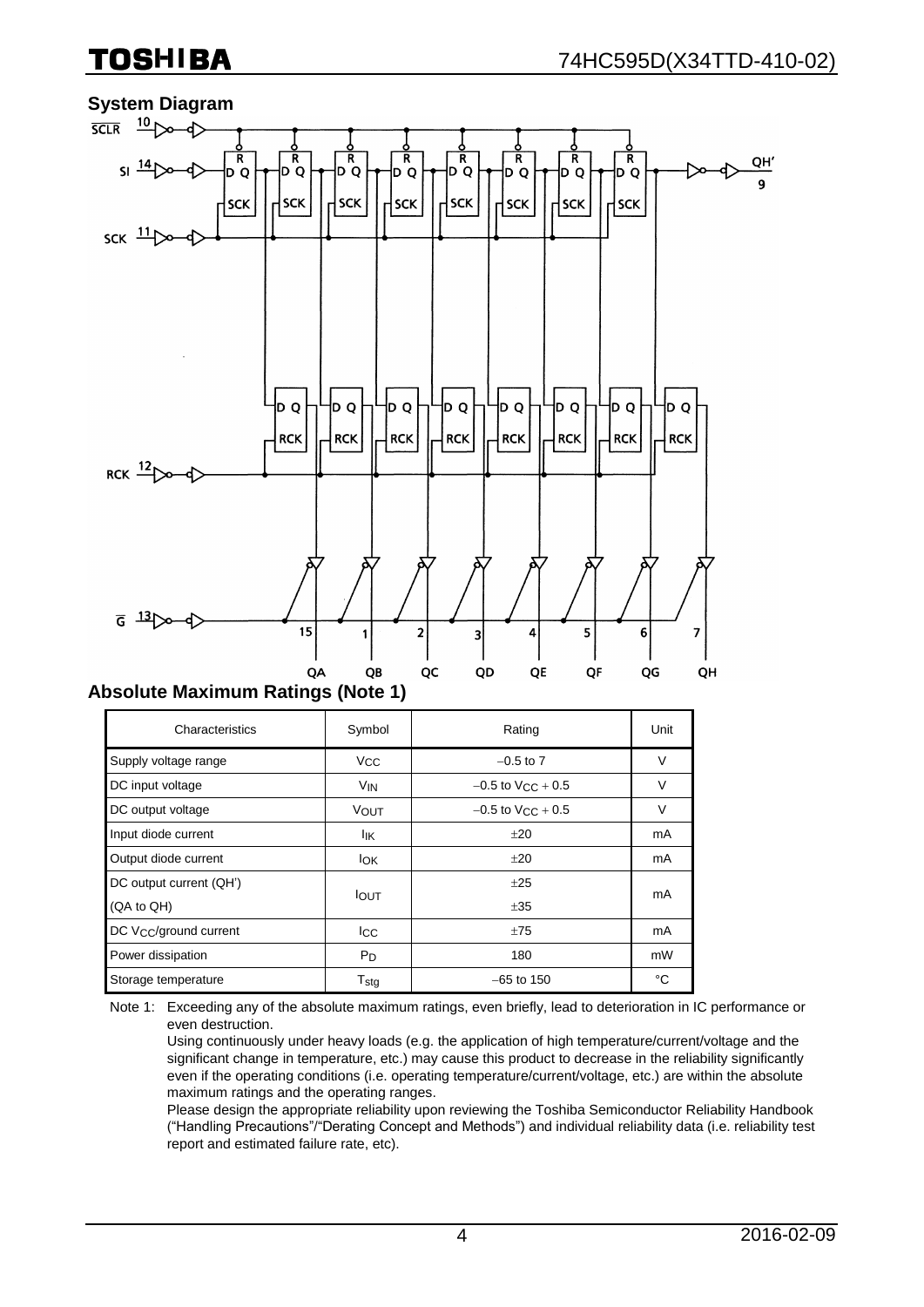#### **Operating Ranges (Note)**

| Characteristics          | Symbol                          | Rating                              | Unit   |
|--------------------------|---------------------------------|-------------------------------------|--------|
| Supply voltage           | <b>Vcc</b>                      | $2$ to 6                            | V      |
| Input voltage            | <b>V<sub>IN</sub></b>           | 0 to V <sub>CC</sub>                | $\vee$ |
| Output voltage           | <b>VOUT</b>                     | 0 to V <sub>CC</sub>                | $\vee$ |
| Operating temperature    | $T_{\mathsf{opr}}$              | $-40$ to 125                        | °C     |
|                          |                                 | 0 to 1000 (V <sub>CC</sub> = 2.0 V) |        |
| Input rise and fall time | t <sub>r</sub> , t <sub>f</sub> | 0 to 500 (V <sub>CC</sub> = 4.5 V)  | ns     |
|                          |                                 | 0 to 400 ( $V_{CC} = 6.0 V$ )       |        |

Note: The operating ranges must be maintained to ensure the normal operation of the device. Unused inputs must be tied to either VCC or GND.

#### **Electrical Characteristics**

#### **DC Characteristics**

| Characteristics                        | Symbol                | <b>Test Condition</b>                                           |                                                            |                   | $Ta = 25^{\circ}C$ |                               |                               | $Ta =$<br>$-40$ to 85 $^{\circ}$ C |                               | $Ta =$<br>$-40$ to 125 $\degree$ C |                          | Unit                          |        |  |
|----------------------------------------|-----------------------|-----------------------------------------------------------------|------------------------------------------------------------|-------------------|--------------------|-------------------------------|-------------------------------|------------------------------------|-------------------------------|------------------------------------|--------------------------|-------------------------------|--------|--|
|                                        |                       |                                                                 |                                                            |                   | $V_{CC} (V)$       | Min                           | Typ.                          | Max                                | Min                           | Max                                | Min                      | Max                           |        |  |
|                                        |                       |                                                                 |                                                            |                   | 2.0                | 1.50                          |                               | $\overline{\phantom{0}}$           | 1.50                          | $\overline{\phantom{0}}$           | 1.50                     | $\overline{\phantom{0}}$      |        |  |
| High-level input<br>voltage            | <b>V<sub>IH</sub></b> |                                                                 |                                                            |                   | 4.5                | 3.15                          | $\overline{\phantom{0}}$      |                                    | 3.15                          |                                    | 3.15                     |                               | V      |  |
|                                        |                       |                                                                 |                                                            |                   | 6.0                | 4.20                          |                               | $\overline{\phantom{m}}$           | 4.20                          | $\overline{\phantom{0}}$           | 4.20                     |                               |        |  |
|                                        |                       |                                                                 |                                                            |                   | 2.0                |                               |                               | 0.50                               | $\overbrace{\phantom{aaaaa}}$ | 0.50                               |                          | 0.50                          |        |  |
| Low-level input<br>voltage             | VIL                   |                                                                 |                                                            |                   | 4.5                |                               | $\overbrace{\phantom{aaaaa}}$ | 1.35                               |                               | 1.35                               |                          | 1.35                          | $\vee$ |  |
|                                        |                       |                                                                 |                                                            |                   | 6.0                |                               | $\qquad \qquad$               | 1.80                               |                               | 1.80                               |                          | 1.80                          |        |  |
|                                        |                       | <b>V<sub>IN</sub></b><br>$=$ V <sub>IH</sub> or V <sub>IL</sub> |                                                            |                   | 2.0                | 1.9                           | 2.0                           |                                    | 1.9                           | $\overline{\phantom{0}}$           | 1.9                      |                               | V      |  |
|                                        |                       |                                                                 |                                                            | $IOH = -20 \mu A$ | 4.5                | 4.4                           | 4.5                           |                                    | 4.4                           |                                    | 4.4                      | $\overline{\phantom{0}}$      |        |  |
|                                        |                       |                                                                 |                                                            |                   | 6.0                | 5.9                           | 6.0                           |                                    | 5.9                           | $\overline{\phantom{0}}$           | 5.9                      |                               |        |  |
| High-level<br>output voltage           | <b>VOH</b>            |                                                                 | QH'                                                        | $IOH = -4 mA$     | 4.5                | 4.18                          | 4.31                          |                                    | 4.13                          | $\qquad \qquad$                    | 3.7                      | $\overbrace{\phantom{13333}}$ | $\vee$ |  |
|                                        |                       |                                                                 |                                                            | $IOH = -5.2 mA$   | 6.0                | 5.68                          | 5.80                          |                                    | 5.63                          | $\overline{\phantom{0}}$           | 5.2                      | $\overline{\phantom{0}}$      |        |  |
|                                        |                       |                                                                 | QA to<br>QH                                                | $IOH = -6 mA$     | 4.5                | 4.18                          | 4.31                          |                                    | 4.13                          | $\qquad \qquad$                    | 3.7                      |                               |        |  |
|                                        |                       |                                                                 |                                                            | $IOH = -7.8$ mA   | 6.0                | 5.68                          | 5.80                          |                                    | 5.63                          |                                    | 5.2                      | $\overline{\phantom{0}}$      |        |  |
|                                        | VOL                   |                                                                 |                                                            |                   | $IOL = 20 \mu A$   | 2.0                           |                               | 0.0                                | 0.1                           |                                    | 0.1                      | $\overline{\phantom{0}}$      | 0.1    |  |
|                                        |                       | <b>V<sub>IN</sub></b>                                           | $=$ V <sub>IH</sub> or V <sub>IL</sub>                     | 4.5               |                    | $\overbrace{\phantom{12333}}$ | 0.0                           | 0.1                                |                               | 0.1                                |                          | 0.1                           | V      |  |
|                                        |                       |                                                                 |                                                            | 6.0               |                    |                               | 0.0                           | 0.1                                |                               | 0.1                                | $\overline{\phantom{0}}$ | 0.1                           |        |  |
| Low-level<br>output voltage            |                       |                                                                 | QH'                                                        | $IOL = 4 mA$      | 4.5                | $\equiv$                      | 0.17                          | 0.26                               | $\equiv$                      | 0.33                               | $\equiv$                 | 0.4                           | $\vee$ |  |
|                                        |                       |                                                                 |                                                            | $IOL = 5.2 mA$    | 6.0                |                               | 0.18                          | 0.26                               |                               | 0.33                               |                          | 0.4                           |        |  |
|                                        |                       |                                                                 | QA to                                                      | $IOL = 6 mA$      | 4.5                |                               | 0.17                          | 0.26                               |                               | 0.33                               |                          | 0.4                           |        |  |
|                                        |                       |                                                                 | QH                                                         | $IOL = 7.8 mA$    | 6.0                |                               | 0.18                          | 0.26                               |                               | 0.33                               |                          | 0.4                           |        |  |
| 3-state output<br>off-state<br>current | $I_{OZ}$              |                                                                 | $V_{IN} = V_{IH}$ or $V_{IL}$<br>$V_{OUT} = V_{CC}$ or GND |                   |                    |                               | $\overline{\phantom{0}}$      | ±0.5                               |                               | ±5.0                               |                          | ±10.0                         | μA     |  |
| Input leakage<br>current               | <b>IIN</b>            |                                                                 | $V_{IN} = V_{CC}$ or GND                                   |                   | 6.0                |                               |                               | ±0.1                               |                               | ±1.0                               |                          | ±1.0                          | μA     |  |
| Quiescent<br>supply current            | Icc                   |                                                                 | $V_{IN}$ = $V_{CC}$ or GND                                 |                   | 6.0                |                               |                               | 4.0                                |                               | 40.0                               | $\overline{\phantom{0}}$ | 160.0                         | μA     |  |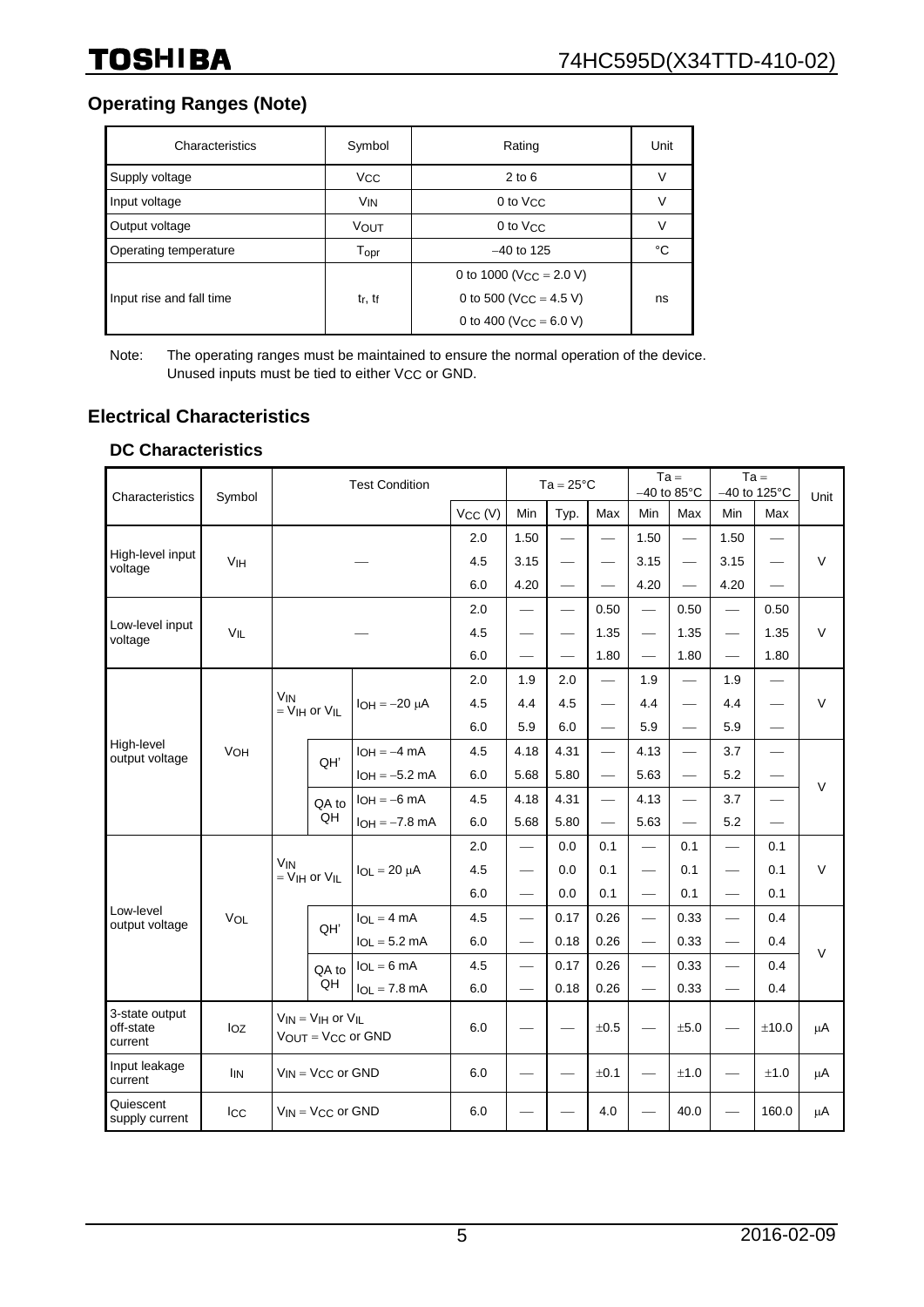#### **Timing Requirements** (input:  $tr = tf = 6$  ns)

| Characteristics      | Symbol                             | <b>Test Condition</b> | $Ta = 25^{\circ}C$ |                                 | $Ta =$<br>$-40$ to<br>85°C | $Ta =$<br>$-40$ to<br>125°C | Unit           |     |
|----------------------|------------------------------------|-----------------------|--------------------|---------------------------------|----------------------------|-----------------------------|----------------|-----|
|                      |                                    |                       | $V_{CC} (V)$       | Typ.                            | Limit                      | Limit                       | Limit          |     |
| Minimum pulse width  | tw(H)                              |                       | 2.0                |                                 | 75                         | 95                          | 110            |     |
| (SCK, RCK)           | tw(L)                              |                       | 4.5                | $\hspace{0.05cm}$               | 15                         | 19                          | 22             | ns  |
|                      |                                    |                       | 6.0                | $\hspace{0.05cm}$               | 13                         | 16                          | 19             |     |
| Minimum pulse width  |                                    |                       | 2.0                |                                 | 75                         | 95                          | 110            |     |
| $(\overline{SCLR})$  | tw(L)                              |                       | 4.5                |                                 | 15                         | 19                          | 22             | ns  |
|                      |                                    |                       | 6.0                | $\hspace{0.05cm}$               | 13                         | 16                          | 19             |     |
| Minimum set-up time  |                                    |                       | 2.0                | $\overbrace{\phantom{aaaaa}}$   | 50                         | 65                          | 75             |     |
| (SI-SCK)             | $t_{\scriptscriptstyle\textrm{S}}$ |                       | 4.5                | $\overbrace{\phantom{12333}}$   | 10                         | 13                          | 15             | ns  |
|                      |                                    |                       | 6.0                | $\overline{\phantom{m}}$        | 9                          | 11                          | 13             |     |
| Minimum set-up time  |                                    |                       | 2.0                | $\overbrace{\phantom{123321}}$  | 75                         | 95                          | 110            |     |
| (SCK-RCK)            | $t_{\rm S}$                        |                       | 4.5                | $\overbrace{\phantom{aaaaa}}$   | 15                         | 19                          | 22             | ns  |
|                      |                                    |                       | 6.0                | $\hspace{0.05cm}$               | 13                         | 16                          | 19             |     |
| Minimum set-up time  | $t_{\rm S}$                        |                       | 2.0                | $\overbrace{\phantom{12333}}$   | 100                        | 125                         | 150            | ns  |
| $(SCLR - RCK)$       |                                    |                       | 4.5                | $\hspace{0.1mm}-\hspace{0.1mm}$ | 20                         | 25                          | 30             |     |
|                      |                                    |                       | 6.0                | $\overline{\phantom{m}}$        | 17                         | 21                          | 26             |     |
|                      |                                    |                       | 2.0                |                                 | $\mathbf 0$                | $\Omega$                    | $\mathbf 0$    |     |
| Minimum hold time    | th                                 |                       | 4.5                | $\overbrace{\phantom{12333}}$   | $\mathbf 0$                | $\mathbf 0$                 | $\mathbf 0$    | ns  |
|                      |                                    |                       | 6.0                | $\hspace{0.05cm}$               | $\mathbf 0$                | $\Omega$                    | $\mathbf 0$    |     |
| Minimum removal time |                                    |                       | 2.0                | $\qquad \qquad -$               | 50                         | 65                          | 75             |     |
| (SCLR)               | t <sub>rem</sub>                   |                       | 4.5                |                                 | 10                         | 13                          | 15             | ns  |
|                      |                                    |                       | 6.0                | $\overline{\phantom{m}}$        | $\boldsymbol{9}$           | 11                          | 13             |     |
|                      |                                    |                       | 2.0                | $\overline{\phantom{m}}$        | 6                          | 5                           | $\overline{4}$ |     |
| Clock frequency      | $\mathsf f$                        |                       | 4.5                | $\hspace{0.1mm}-\hspace{0.1mm}$ | 30                         | 25                          | 20             | MHz |
|                      |                                    |                       | 6.0                | $\overline{\phantom{0}}$        | 35                         | 28                          | 24             |     |

#### AC Characteristics  $(CL = 15 \text{ pF}, \text{VCC} = 5 \text{ V}, \text{Ta} = 25^{\circ}\text{C}, \text{input: tr} = \text{tf} = 6 \text{ ns})$

| Characteristics                                    | Symbol                               | <b>Test Condition</b> | Min | Typ. | Max | Unit       |
|----------------------------------------------------|--------------------------------------|-----------------------|-----|------|-----|------------|
| Output transition time<br>(QH')                    | t <sub>TLH</sub><br><b>THL</b>       |                       |     | 4    | 8   | ns         |
| Propagation delay time<br>(SCK-QH')                | t <sub>pLH</sub><br>t <sub>pHL</sub> |                       |     | 12   | 21  | ns         |
| Propagation delay time<br>$(\overline{SCLR} - QH)$ | t <sub>pHL</sub>                     |                       |     | 15   | 30  | ns         |
| Maximum clock frequency                            | f <sub>max</sub>                     |                       | 35  | 77   |     | <b>MHz</b> |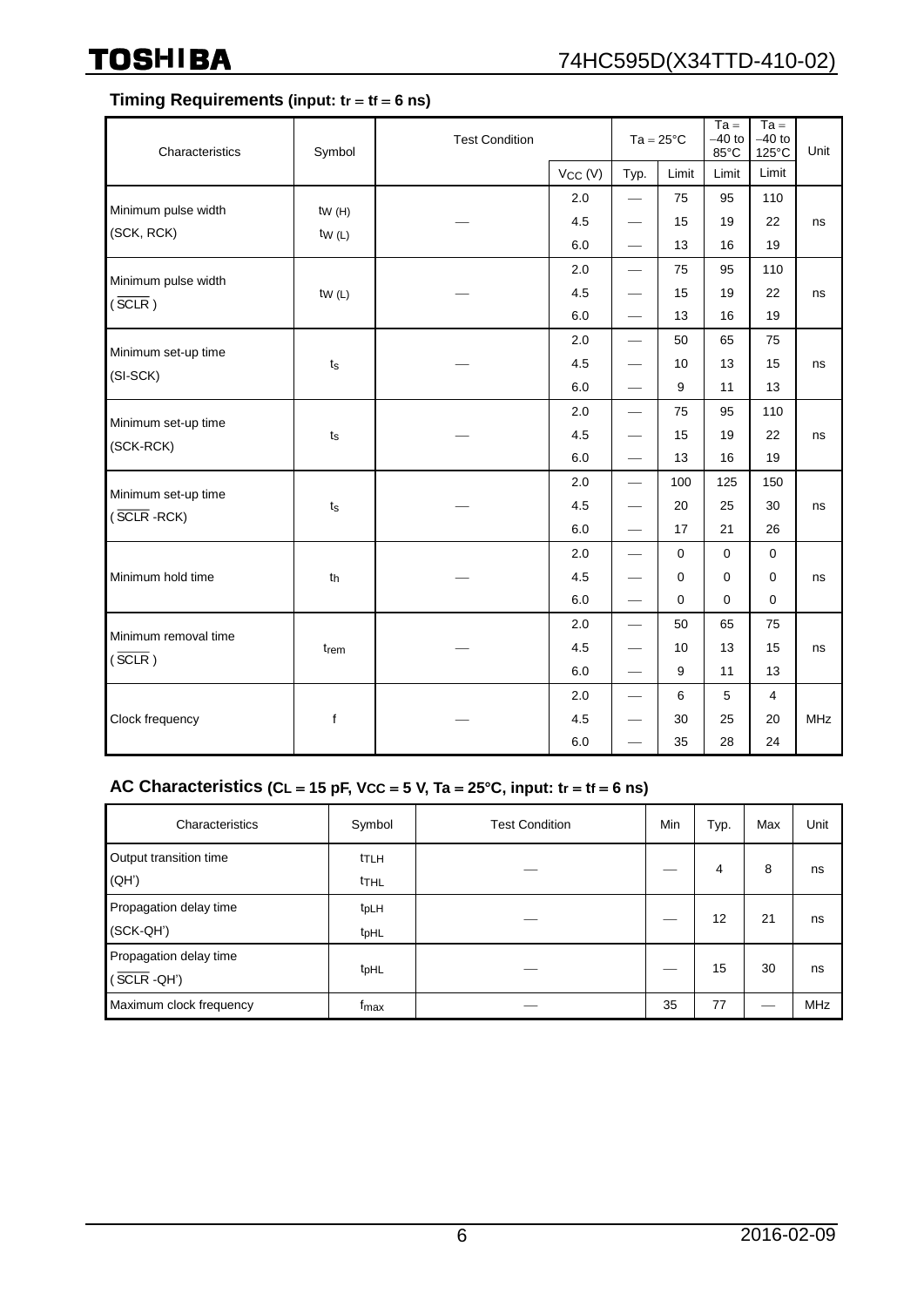#### AC Characteristics (input:  $tr = tf = 6$  ns)

|                                                       |                                      | <b>Test Condition</b> |                   |                       |                                                                         | $Ta = 25^{\circ}C$        |                                                              | $Ta =$<br>$-40$ to 85 $^{\circ}$ C                           |                                | $Ta =$<br>$-40$ to 125 $\degree$ C                            |                                                      |                 |                 |
|-------------------------------------------------------|--------------------------------------|-----------------------|-------------------|-----------------------|-------------------------------------------------------------------------|---------------------------|--------------------------------------------------------------|--------------------------------------------------------------|--------------------------------|---------------------------------------------------------------|------------------------------------------------------|-----------------|-----------------|
| Characteristics                                       | Symbol                               |                       | <b>CL</b><br>(pF) | Vcc<br>(V)            | Min                                                                     | Typ.                      | Max                                                          | Min                                                          | Max                            | Min                                                           | Max                                                  | Unit            |                 |
| Output transition<br>time<br>$(Q_n)$                  | ttlh<br><b>THL</b>                   |                       | 50                | 2.0<br>4.5<br>6.0     | $\overline{\phantom{0}}$<br>$\overline{\phantom{0}}$                    | 25<br>$\overline{7}$<br>6 | 60<br>12<br>10                                               | $\overline{\phantom{0}}$                                     | 75<br>15<br>13                 | $\overbrace{\phantom{123221111}}$<br>$\overline{\phantom{0}}$ | 90<br>18<br>15                                       | ns              |                 |
| Output transition<br>time<br>(QH')                    | t <sub>TLH</sub><br>t <sub>THL</sub> |                       | 50                | 2.0<br>4.5<br>6.0     | $\overline{\phantom{0}}$<br>$\overline{\phantom{0}}$<br>$\qquad \qquad$ | 30<br>8<br>$\overline{7}$ | 75<br>15<br>13                                               | $\overline{\phantom{0}}$                                     | 95<br>19<br>16                 | $\overline{\phantom{0}}$                                      | 115<br>23<br>20                                      | ns              |                 |
| Propagation delay<br>time<br>(SCK-QH')                | t <sub>pLH</sub><br>t <sub>pHL</sub> |                       | 50                | 2.0<br>4.5<br>6.0     | $\overline{\phantom{0}}$                                                | 45<br>15<br>13            | 125<br>25<br>21                                              | $\overline{\phantom{0}}$                                     | 155<br>31<br>26                | $\overline{\phantom{0}}$                                      | 240<br>48<br>31                                      | ns              |                 |
| Propagation delay<br>time<br>$(\overline{SCLR} - QH)$ | t <sub>pHL</sub>                     |                       | 50                | 2.0<br>4.5<br>6.0     |                                                                         | 60<br>18<br>15            | 175<br>35<br>30                                              | $\overbrace{\phantom{12333}}$                                | 220<br>44<br>37                | $\overline{\phantom{0}}$                                      | 265<br>53<br>45                                      | ns              |                 |
| Propagation delay<br>time                             | t <sub>pLH</sub><br>t <sub>pHL</sub> |                       | 50                | 2.0<br>4.5<br>6.0     | $\overline{\phantom{0}}$                                                | 60<br>20<br>17            | 150<br>30<br>26                                              | $\overline{\phantom{0}}$<br>$\overline{\phantom{0}}$         | 190<br>38<br>32                |                                                               | 265<br>53<br>45                                      | ns              |                 |
| $(RCK-Qn)$                                            |                                      |                       | 150               | 2.0<br>4.5<br>6.0     |                                                                         | 75<br>25<br>22            | 190<br>38<br>32                                              | $\overline{\phantom{0}}$                                     | 240<br>48<br>41                | $\overline{\phantom{0}}$<br>$\overline{\phantom{0}}$          | 285<br>57<br>48                                      |                 |                 |
|                                                       | tpZL<br>t <sub>pZH</sub>             |                       |                   | 50                    | 2.0<br>4.5<br>6.0                                                       | $\overline{\phantom{0}}$  | 45<br>15<br>13                                               | 135<br>27<br>23                                              | $\overbrace{\phantom{123321}}$ | 170<br>34<br>29                                               | $\overline{\phantom{0}}$<br>$\overline{\phantom{0}}$ | 225<br>45<br>38 |                 |
| Output enable time                                    |                                      |                       |                   | $R_L = 1 k\Omega$     | 150                                                                     | 2.0<br>4.5<br>6.0         | $\overline{\phantom{0}}$<br>$\overbrace{\phantom{12322111}}$ | 60<br>20<br>17                                               | 175<br>35<br>30                | $\overbrace{\phantom{12322111}}$                              | 220<br>44<br>37                                      |                 | 265<br>53<br>45 |
| Output disable time                                   | t <sub>pLZ</sub><br>t <sub>pHZ</sub> | $R_L = 1 k\Omega$     | 50                | 2.0<br>4.5<br>$6.0\,$ | $\overline{\phantom{0}}$                                                | 30<br>15<br>14            | 150<br>30<br>26                                              | $\overbrace{\phantom{12322111}}$<br>$\overline{\phantom{0}}$ | 190<br>38<br>33                |                                                               | 225<br>45<br>38                                      | ns              |                 |
| Maximum clock<br>frequency                            | fmax                                 |                       | 50                | 2.0<br>4.5<br>6.0     | 6<br>30<br>35                                                           | 17<br>50<br>59            | $\overbrace{\phantom{12333}}$                                | 5<br>25<br>28                                                | $\overline{\phantom{0}}$       | $\overline{4}$<br>20<br>24                                    |                                                      | MHz             |                 |
| Input capacitance                                     | $\mathrm{C_{IN}}$                    |                       |                   |                       |                                                                         | 3                         | $\overline{\phantom{0}}$                                     |                                                              | $\overline{\phantom{0}}$       |                                                               |                                                      | pF              |                 |
| Power dissipation<br>capacitance                      | $C_{PD}$<br>(Note)                   |                       |                   |                       |                                                                         | 41                        | $\overline{\phantom{0}}$                                     |                                                              |                                |                                                               |                                                      | pF              |                 |

Note: CPD is defined as the value of the internal equivalent capacitance which is calculated from the operating current consumption without load.

Average operating current can be obtained by the equation:

 $\text{ICC (opr)} = \text{CPD} \cdot \text{VCC} \cdot \text{fin} + \text{ICC}$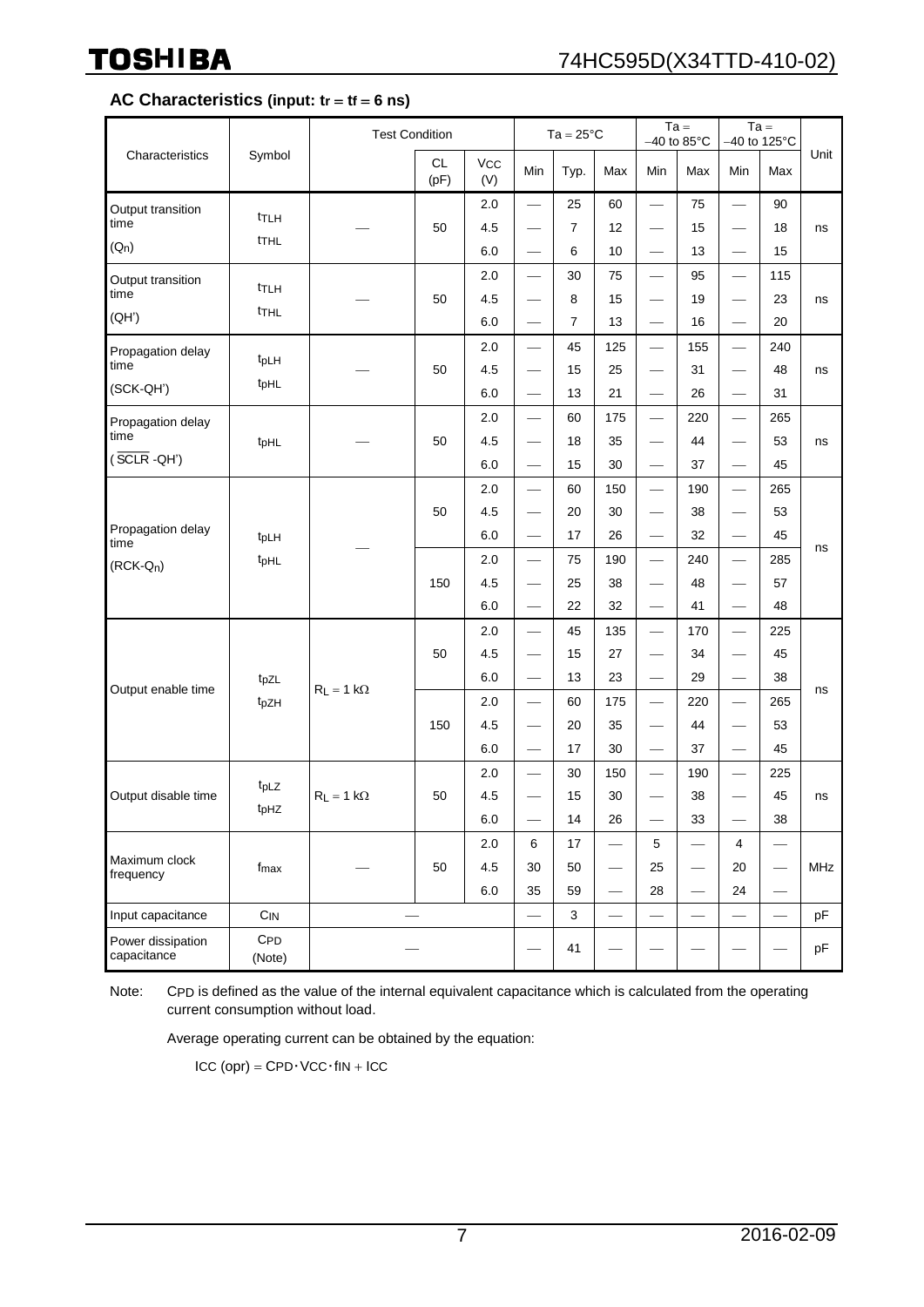#### **Package Dimensions**

P-SOP16-0410-1.27-005 Unit:mm





Weight: 0.15 g (typ.)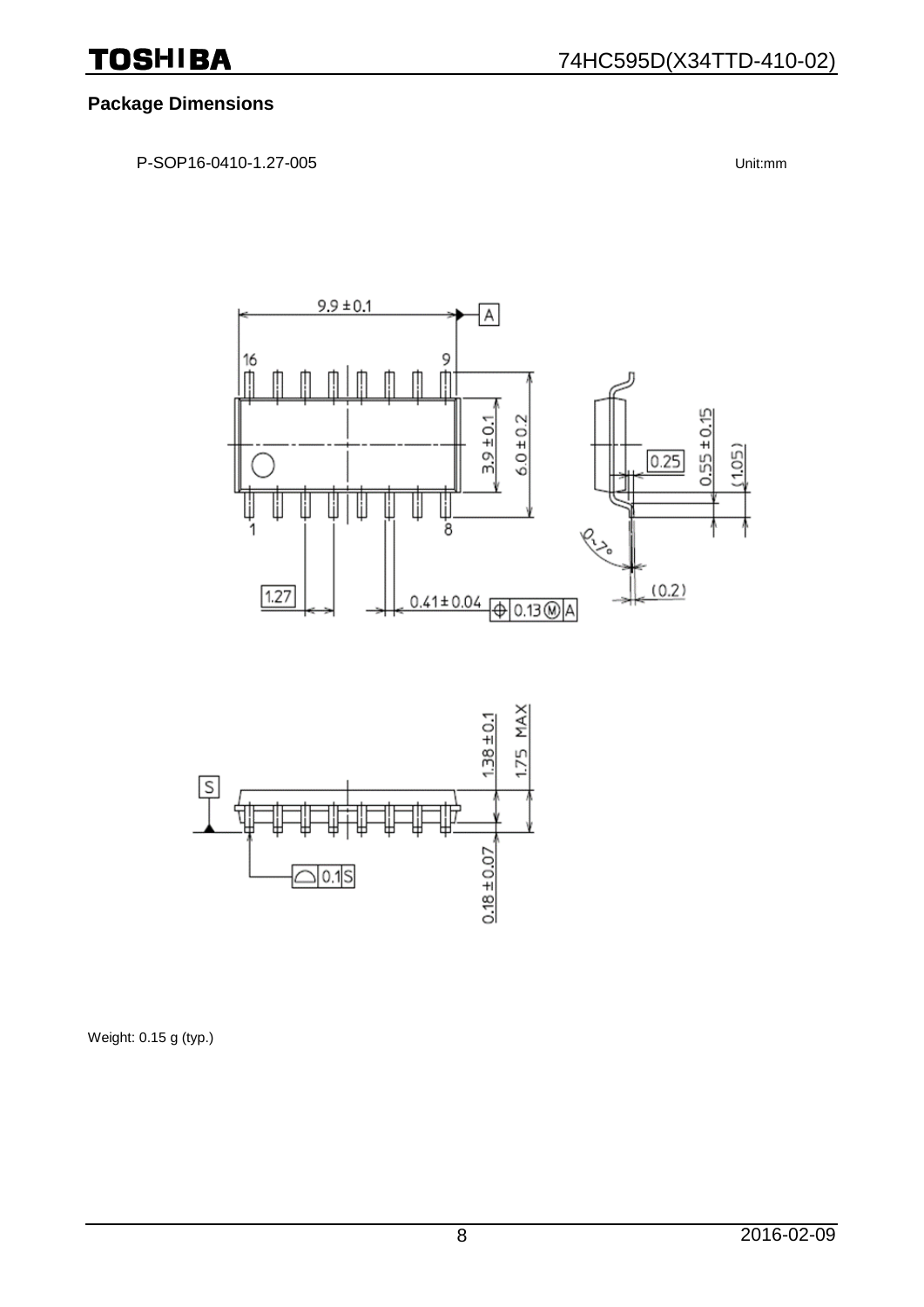#### **RESTRICTIONS ON PRODUCT USE**

- Toshiba Corporation, and its subsidiaries and affiliates (collectively "TOSHIBA"), reserve the right to make changes to the information in this document, and related hardware, software and systems (collectively "Product") without notice.
- This document and any information herein may not be reproduced without prior written permission from TOSHIBA. Even with TOSHIBA's written permission, reproduction is permissible only if reproduction is without alteration/omission.
- Though TOSHIBA works continually to improve Product's quality and reliability, Product can malfunction or fail. Customers are responsible for complying with safety standards and for providing adequate designs and safeguards for their hardware, software and systems which minimize risk and avoid situations in which a malfunction or failure of Product could cause loss of human life, bodily injury or damage to property, including data loss or corruption. Before customers use the Product, create designs including the Product, or incorporate the Product into their own applications, customers must also refer to and comply with (a) the latest versions of all relevant TOSHIBA information, including without limitation, this document, the specifications, the data sheets and application notes for Product and the precautions and conditions set forth in the "TOSHIBA Semiconductor Reliability Handbook" and (b) the instructions for the application with which the Product will be used with or for. Customers are solely responsible for all aspects of their own product design or applications, including but not limited to (a) determining the appropriateness of the use of this Product in such design or applications; (b) evaluating and determining the applicability of any information contained in this document, or in charts, diagrams, programs, algorithms, sample application circuits, or any other referenced documents; and (c) validating all operating parameters for such designs and applications. **TOSHIBA ASSUMES NO LIABILITY FOR CUSTOMERS' PRODUCT DESIGN OR APPLICATIONS.**
- **PRODUCT IS NEITHER INTENDED NOR WARRANTED FOR USE IN EQUIPMENTS OR SYSTEMS THAT REQUIRE EXTRAORDINARILY HIGH LEVELS OF QUALITY AND/OR RELIABILITY, AND/OR A MALFUNCTION OR FAILURE OF WHICH MAY CAUSE LOSS OF HUMAN LIFE, BODILY INJURY, SERIOUS PROPERTY DAMAGE AND/OR SERIOUS PUBLIC IMPACT (**"**UNINTENDED USE**"**).** Except for specific applications as expressly stated in this document, Unintended Use includes, without limitation, equipment used in nuclear facilities, equipment used in the aerospace industry, medical equipment, equipment used for automobiles, trains, ships and other transportation, traffic signaling equipment, equipment used to control combustions or explosions, safety devices, elevators and escalators, devices related to electric power, and equipment used in finance-related fields. **IF YOU USE PRODUCT FOR UNINTENDED USE, TOSHIBA ASSUMES NO LIABILITY FOR PRODUCT.** For details, please contact your TOSHIBA sales representative.
- Do not disassemble, analyze, reverse-engineer, alter, modify, translate or copy Product, whether in whole or in part.
- Product shall not be used for or incorporated into any products or systems whose manufacture, use, or sale is prohibited under any applicable laws or regulations.
- The information contained herein is presented only as guidance for Product use. No responsibility is assumed by TOSHIBA for any infringement of patents or any other intellectual property rights of third parties that may result from the use of Product. No license to any intellectual property right is granted by this document, whether express or implied, by estoppel or otherwise.
- **ABSENT A WRITTEN SIGNED AGREEMENT, EXCEPT AS PROVIDED IN THE RELEVANT TERMS AND CONDITIONS OF SALE FOR PRODUCT, AND TO THE MAXIMUM EXTENT ALLOWABLE BY LAW, TOSHIBA (1) ASSUMES NO LIABILITY WHATSOEVER, INCLUDING WITHOUT LIMITATION, INDIRECT, CONSEQUENTIAL, SPECIAL, OR INCIDENTAL DAMAGES OR LOSS, INCLUDING WITHOUT LIMITATION, LOSS OF PROFITS, LOSS OF OPPORTUNITIES, BUSINESS INTERRUPTION AND LOSS OF DATA, AND (2) DISCLAIMS ANY AND ALL EXPRESS OR IMPLIED WARRANTIES AND CONDITIONS RELATED TO SALE, USE OF PRODUCT, OR INFORMATION, INCLUDING WARRANTIES OR CONDITIONS OF MERCHANTABILITY, FITNESS FOR A PARTICULAR PURPOSE, ACCURACY OF INFORMATION, OR NONINFRINGEMENT.**
- Do not use or otherwise make available Product or related software or technology for any military purposes, including without limitation, for the design, development, use, stockpiling or manufacturing of nuclear, chemical, or biological weapons or missile technology products (mass destruction weapons). Product and related software and technology may be controlled under the applicable export laws and regulations including, without limitation, the Japanese Foreign Exchange and Foreign Trade Law and the U.S. Export Administration Regulations. Export and re-export of Product or related software or technology are strictly prohibited except in compliance with all applicable export laws and regulations.
- Please contact your TOSHIBA sales representative for details as to environmental matters such as the RoHS compatibility of Product. Please use Product in compliance with all applicable laws and regulations that regulate the inclusion or use of controlled substances, including without limitation, the EU RoHS Directive. **TOSHIBA ASSUMES NO LIABILITY FOR DAMAGES OR LOSSES OCCURRING AS A RESULT OF NONCOMPLIANCE WITH APPLICABLE LAWS AND REGULATIONS.**